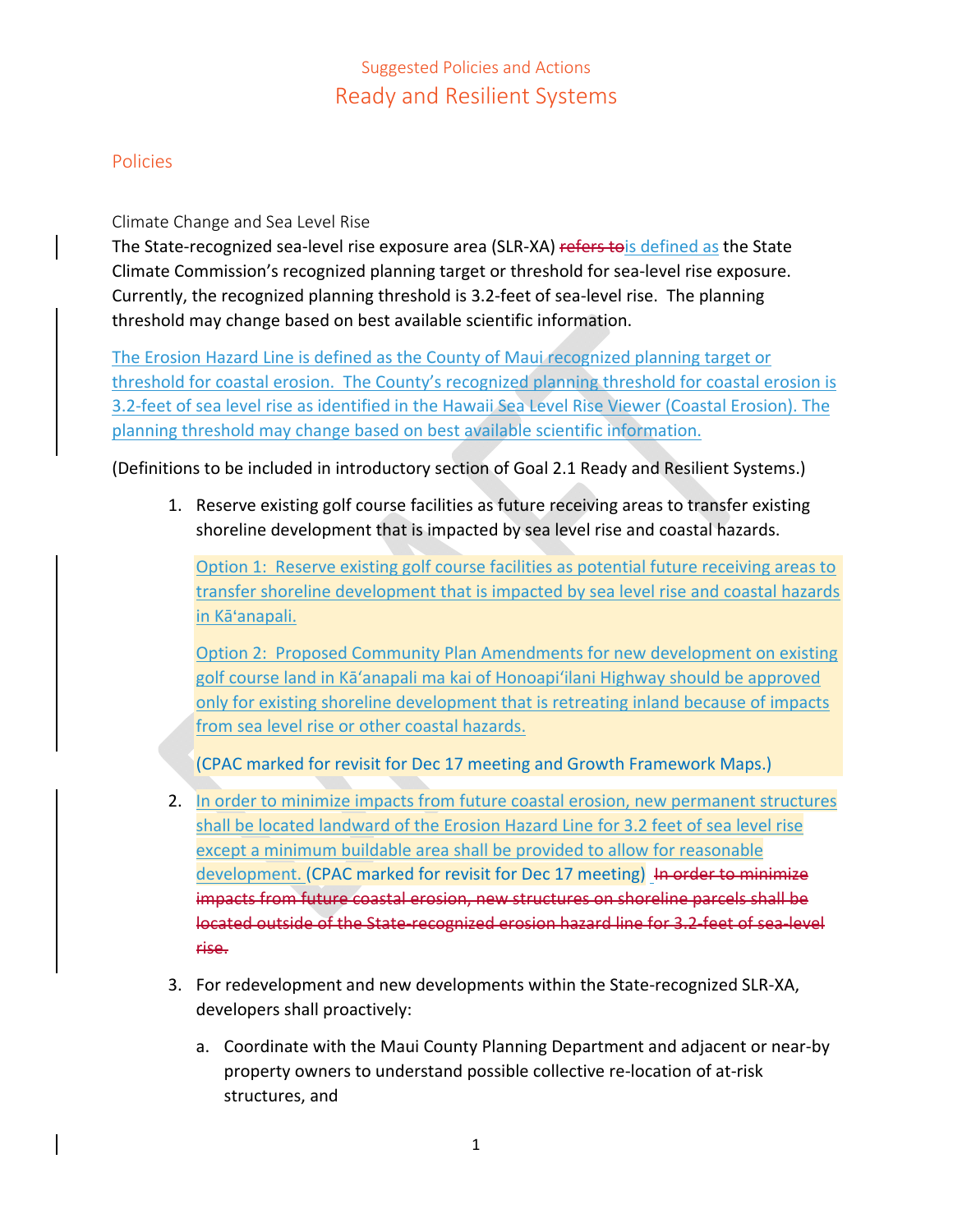- b. Incorporate results of coordination into development plans by siting any new planned structures out of harm's way.
- 4. Prioritize projects that provide multiple benefits from resilience actions.

Fire and Emergency Management

- 5. Support the goals, objectives, and actions of the Western Maui Community Wildfire Protection Plan and the Maui County Multi‐Hazard Mitigation Plan Update.
- 6. Require all developments to incorporate defensible space around structures and communities and ongoing maintenance of defensible space.
- 7. Require community buildings that will serve as emergency shelters to be built or retrofitted to hurricane standards.

**Water** 

- 8. Require public and private water purveyors to coordinate water development in order to optimize pumpage, mitigate saltwater intrusion, prevent impacts to streams, and preserve regional resources.
- 9. Require new developments to install landscaping that reduces water use, using drought resistant and micro‐climate appropriate design and plants, and use greywater where the State Department of Health allows it.

#### **Wastewater**

10. New developments in West Maui shall connect to County or private recycled water distribution systems when available; if reuse is not readily available, developments shall be designed to allow for future connections.

## Actions (Lead County Agency)

Climate Change and Sea Level Rise

- 1. Conduct a detailed vulnerability assessment of all existing County infrastructure and facilities in West Maui that are within the State‐recognized SLR‐XA, and subject to other coastal hazards. Coordinate with the State on key State infrastructure and facilities such as highways and schools. (CIP Coordinator)
- 2. Conduct a feasibility study on managed retreat of at-risk development in West Maui, to include an analysis of alternatives and interim steps to achieve managed retreat, identify incentives for proactive retreat, and develop programmatic environmental documents to assist in implementing managed retreat. (Planning)
- 3. Establish special improvement districts and community facilities districts as appropriate for areas threatened by coastal hazards in West Maui. (Planning)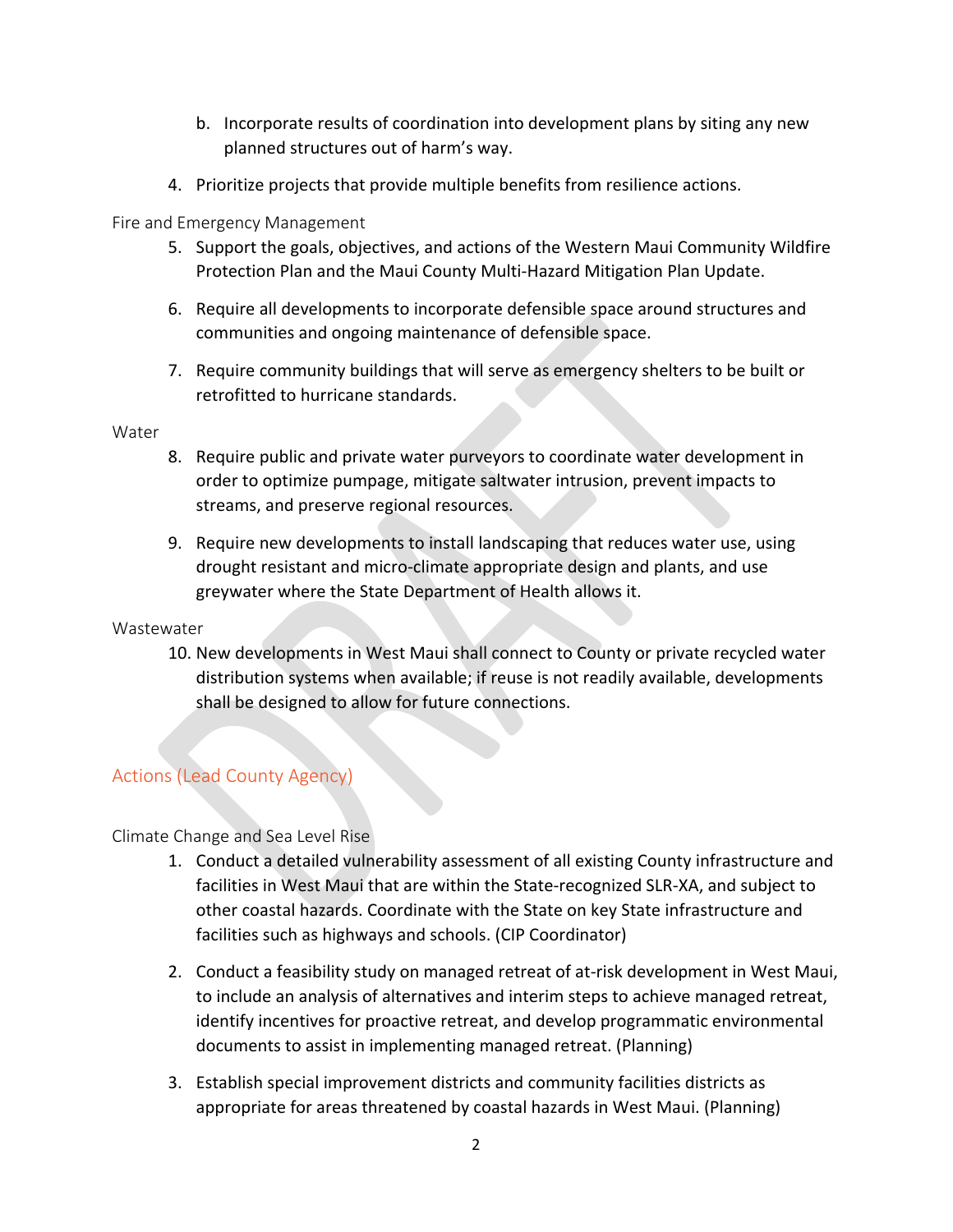- 4. Create and implement beach management plans for beach cells in West Maui and fund any necessary environmental assessments. (Planning)
- 5. Prepare and implement an acquisition strategy for parks in West Maui, considering the potential for sea‐level rise and climate change. (DPR)
- 6. Integrate the State‐recognized SLR‐XA into West Maui capital improvement planning for all County departments and public facilities. (CIP Coordinator)
- 7. Fund additional sea‐level rise exposure modeling, incorporating local data, for six feet or more of sea-level rise to use in vulnerability assessments of critical infrastructure and facilities. (Planning)
- 8. Work with the State Department of Health Clean Water Branch to identify next steps in addressing the impact of sea‐level rise on on‐site disposal systems (i.e., cesspool and septic systems) and develop remediation plans. (DEM)
- 9. Develop an inventory of natural and cultural resources and practices impacted by sea-level rise along with preservation plans. (Planning)
- 10. Evaluate shoreline access locations to be impacted by sea‐level rise, identify solutions to preserve shoreline access. (Planning)
- 11. Propose amendments to the Special Management Area (SMA) boundaries to account for sea‐level rise and other hazards, as well as other SMA criteria. (Planning)
- 12. Adopt siting and design standards to enhance resilience in public housing and affordable housing projects. (DPW)

Fire and Emergency Management

- 13. Develop a wildfire information campaign with signage to build public awareness of wildfire hazards. Improve community awareness of the human, economic, and environmental costs associated with wildfires caused by negligence or accident. Engage the community to create and maintain fire breaks, and to consider native dryland plants in landscaping in the drier areas of West Maui. (MFD)
- 14. Propose amendments to the Maui County Code to require developments to incorporate defensible space around structures and communities and require ongoing maintenance of defensible spaces. (DPW)
- 15. Propose amendments to the Maui County Code to require landowners of large vacant land in high fire hazard areas to prepare and carry out a fuel management plan and ensure it will not impact historic properties. (DPW)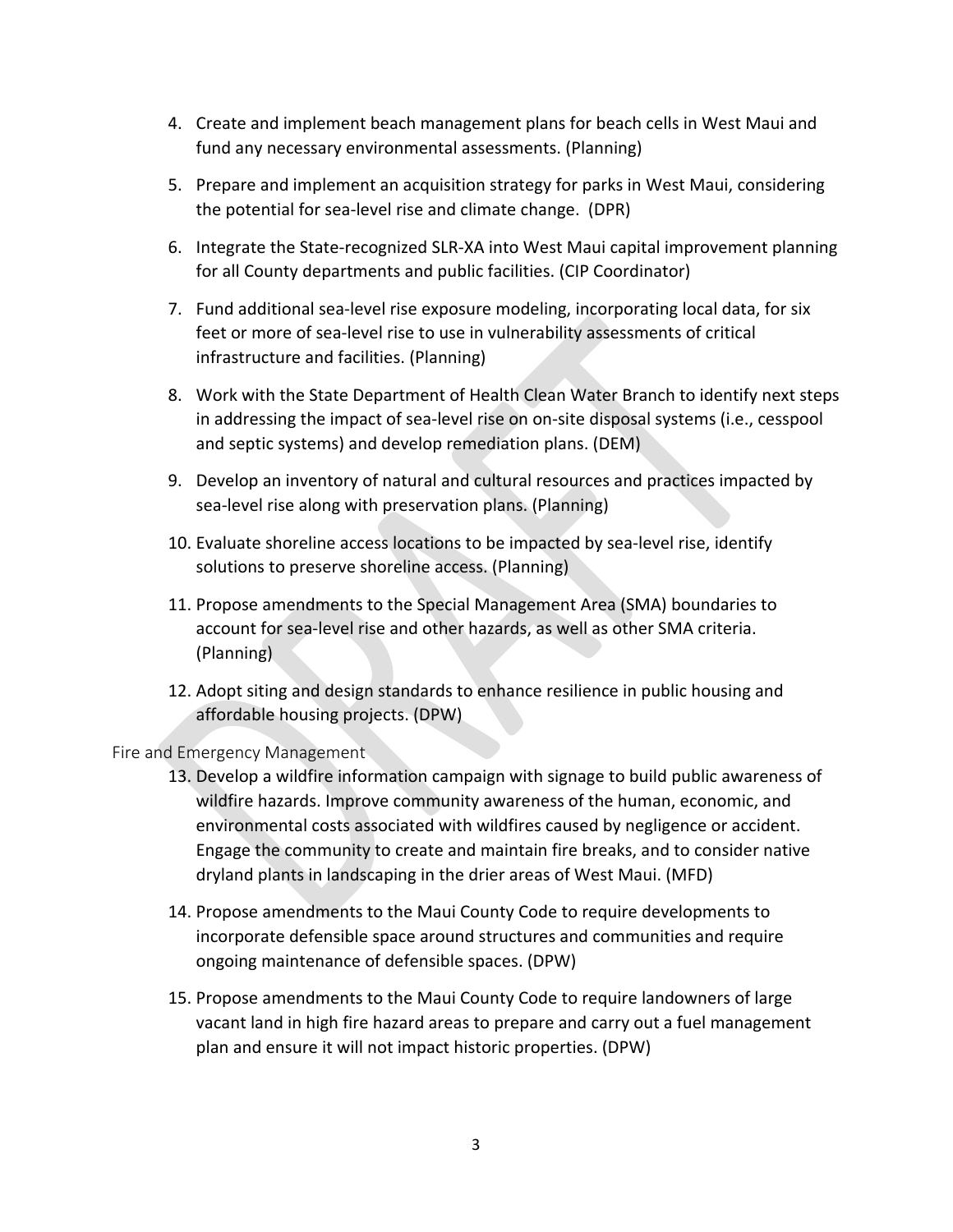- 16. Build a new fire station along Honoapi'ilani Highway, south of Lahaina, to address increased call volume and improve response time in that area. (MFD)
- 17. Develop a plan to provide fire protection for homes on kuleana lands. (MFD)
- 18. Develop a community‐based disaster preparation plan. (MEMA)
- 19. Develop a long-term post-disaster recovery and reconstruction plan for West Maui. (Planning)
- 20. Annually fund maintenance of a GIS database of all emergency management infrastructure and collection of post-incident monitoring data. (ITS)
- 21. Identify additional emergency shelter facilities that include storage of supplies and are located in the safest identifiable areas given the risk of natural or manmade disasters. (MEMA)
- 22. Identify additional emergency evacuation routes to access West Maui and isolated neighborhoods. (MEMA)
- 23. Plan and build fire breaks and bioswales that can be used for recreational paths and greenways around existing development and between new developments. (MFD)
- 24. Develop and implement a more robust communication system during emergencies. (MEMA)
- 25. Develop a resiliency hub appropriate for the West Maui community. (Mayor's Office)
- 26. In the event of an emergency, alert the public of dangerous road conditions, closures, hazards, or disasters by implementing appropriate safety measures such as temporary staging of electronic messaging signs on either side of the Pali, near DT Fleming Beach Park, and in Waihe'e. (MPD)
- 27. Identify and implement appropriate safety improvements such as traffic controls in improving Kahekili Highway and Honoapi'ilani Highway for use as an alternate route for West Maui during times of emergency. (MPD)
- 28. Identify and implement temporary safety measures such as signage and lane shifts to alert the public of dangerous road conditions due to sea level rise and climate change. (DPW, HDOT)
- 29. Preserve and maintain existing reservoir and water storage infrastructure within West Maui for fire protection capabilities and agriculture uses. (CIP Coordinator)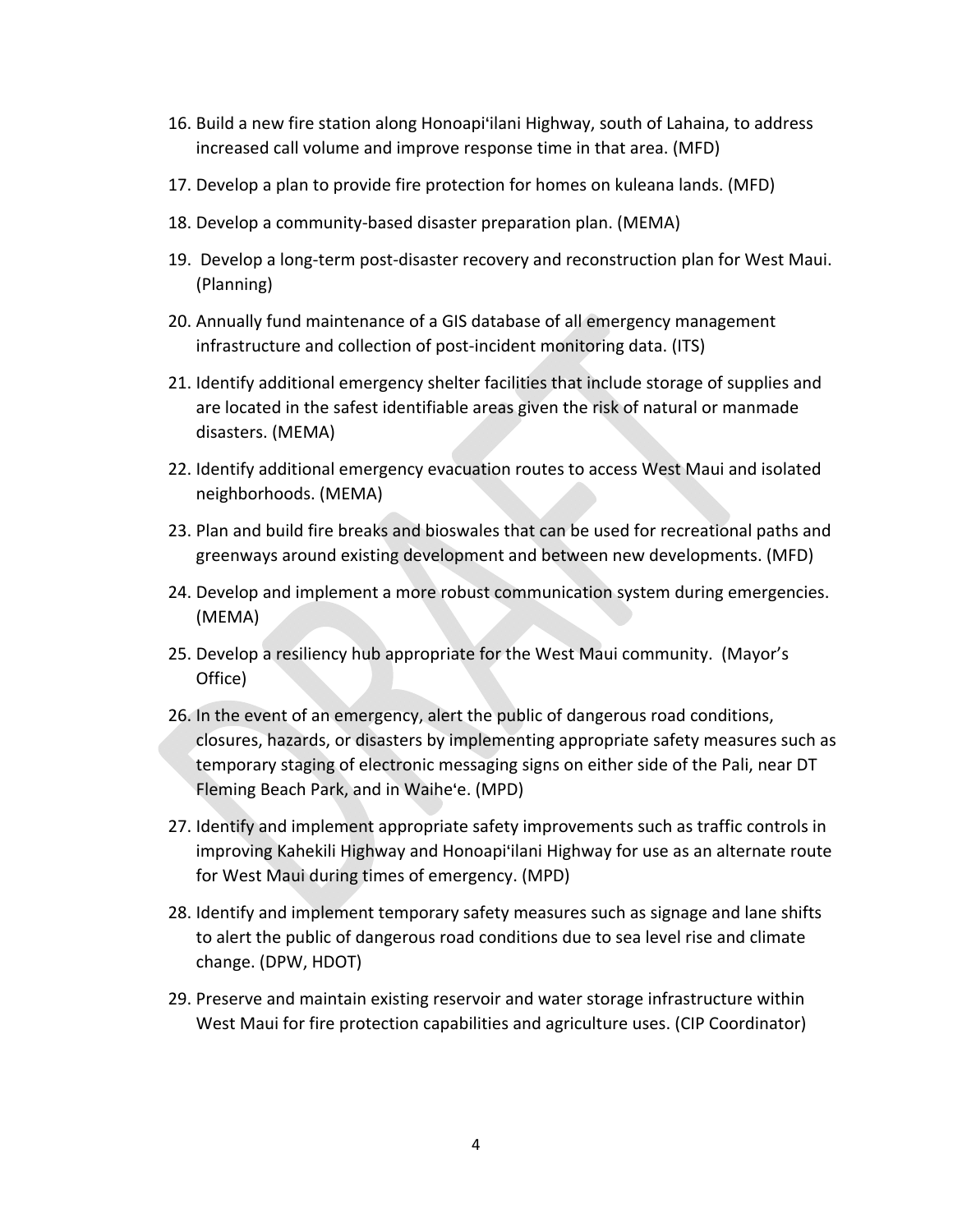Water

- 30. Develop basal groundwater sources in West Maui to timely serve planned population growth and offset decreased surface water diversions. (DWS)
- 31. Improve interconnection between Department of Water Supply subsystems in West Maui. (DWS)
- 32. Develop contingency agreements between County and private water purveyors in West Maui. (DWS)

#### Wastewater and Solid Waste

- 33. Identify potential new users of recycled water and expand recycled water storage and conveyance systems in West Maui to increase the reuse of recycled water. (DEM)
- 34. Study and implement other disposal means to strive to eliminate the use of underground injection control wells and transition from the use of wastewater injection control wells to appropriate environmentally sound methods of wastewater disposal and promote beneficial use of wastewater effluent. (DEM)
- 35. Improve odor control at the Lahaina Wastewater Reclamation Facility and pump stations. (DEM)
- 36. Propose amendments to the Maui County Code to allow for more use of greywater for approved purposes in West Maui. (DEM)
- 37. Identify a location and develop a transfer station for disposal/recycling of regulated (EPA and DOH) materials such as appliances, e‐waste, tires, and lead‐acid batteries. (DEM)

#### Drainage and Stormwater

- 38. Update the Lahaina Town Drainage Master Plan with consideration to low impact development solutions and develop an implementation plan. (DPW)
- 39. Support the implementation of flood control projects and siltation basins mau ka of Honoapi'ilani Highway, including the remaining phases of the Lahaina Watershed Project, to address problem areas. (DPW)
- 40. Maintain a current inventory of drainage facilities in West Maui for use in developing long‐term plans for addressing stormwater issues. (DPW)
- 41. Improve stormwater management systems along Lower Honoapi'ilani Road to minimize stormwater runoff to the ocean. (DPW)
- 42. Prioritize regular maintenance and clearing of sediment basins in West Maui. (DPW)